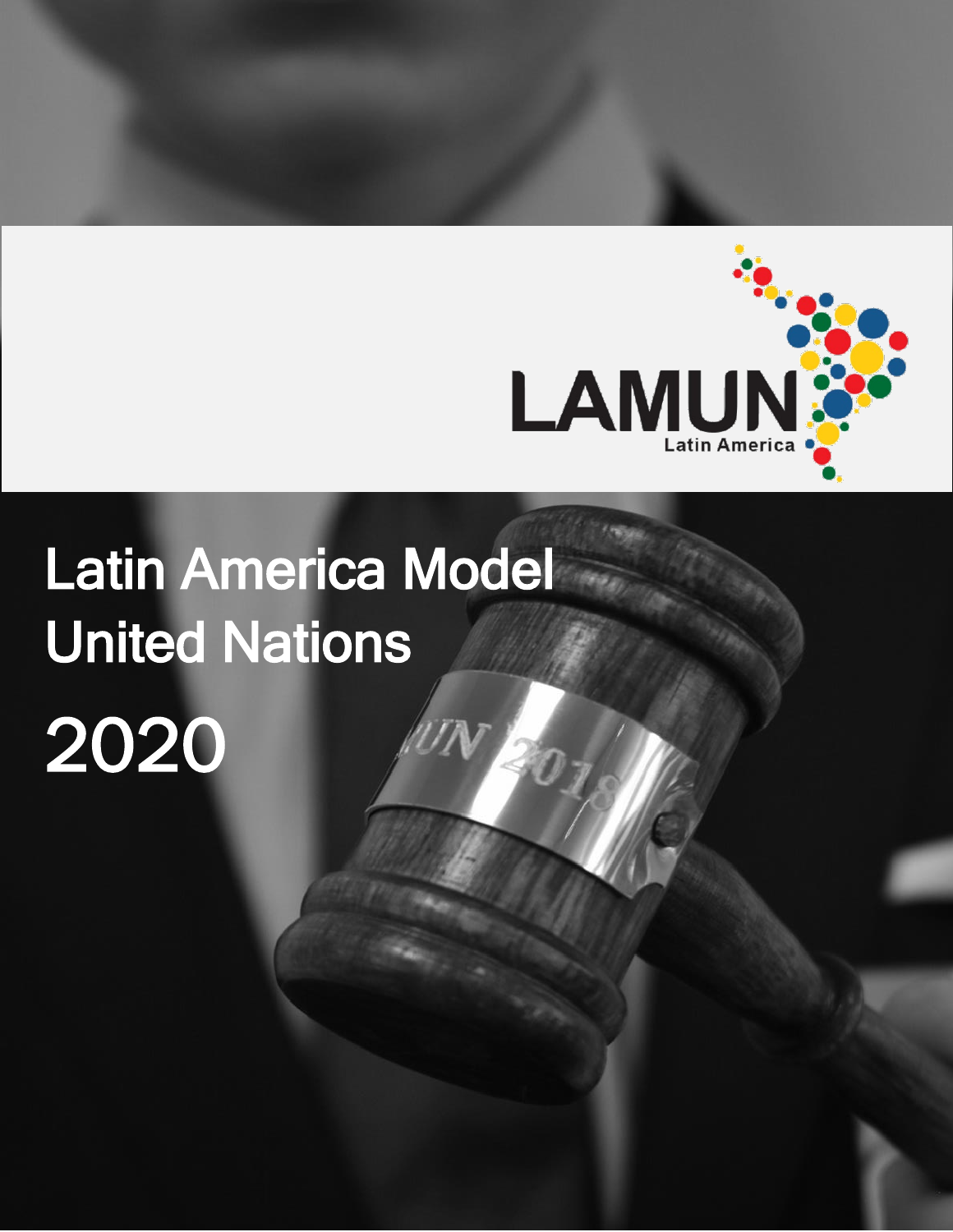

## Index

| APPLICATIONS FOR THE POSITION OF STUDENT OFFICER AND PRESS DELEGATE --- 9              |  |
|----------------------------------------------------------------------------------------|--|
|                                                                                        |  |
|                                                                                        |  |
| ADDITIONAL DOCUMENTS - Image Release Form Application Forms ----------------------- 17 |  |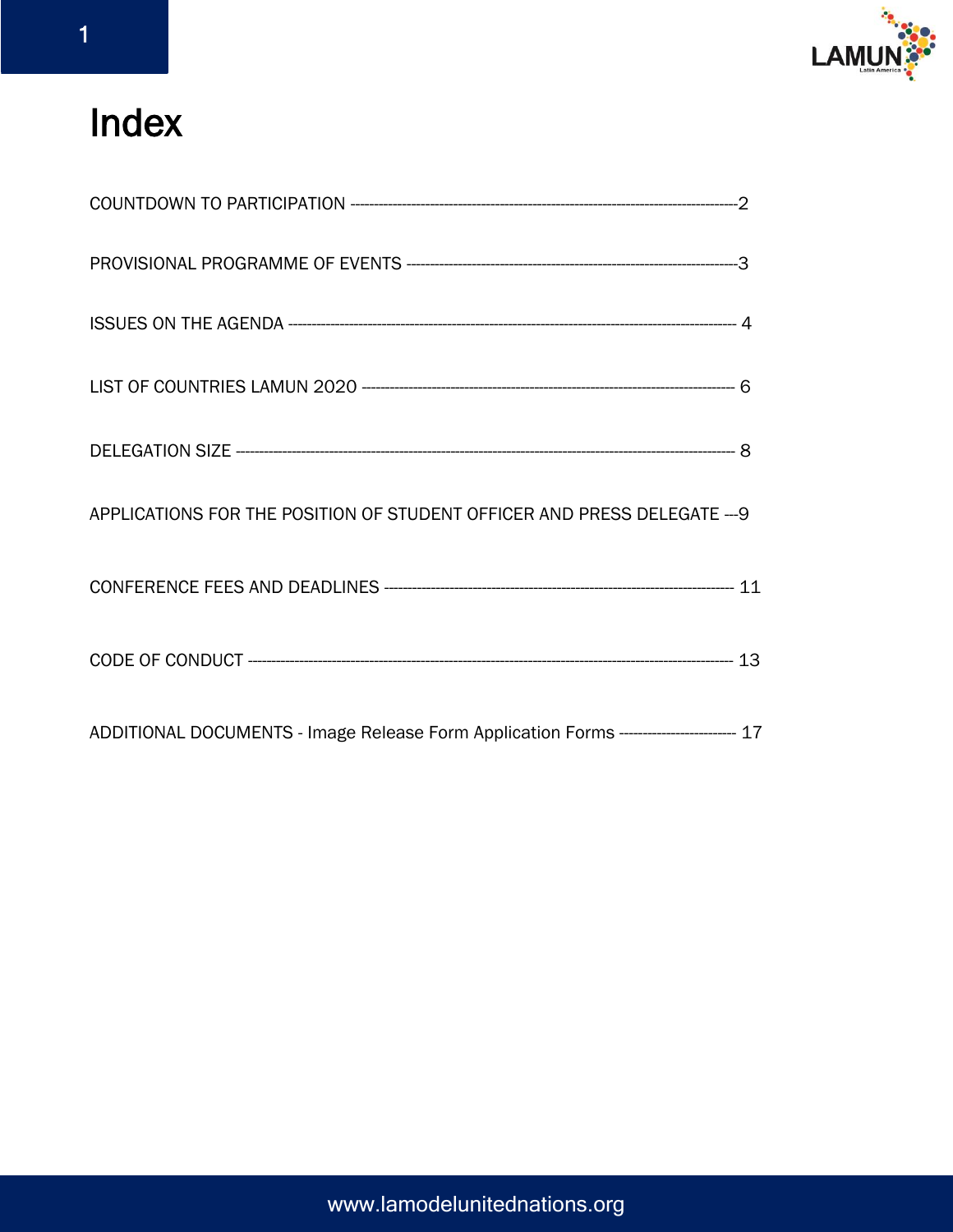

## COUNTDOWN TO PARTICIPATION

## **October**

The invitation to participate in LAMUN 2020 will be sent to all schools in October 2019.

### November - December

The registration form (FORM I) must be received by the LAMUN Committee no later than Monday 2<sup>nd</sup> December 2019.

Students applying for the positions of Student Officers or Press members must return the completed Student Officer Application Form or Press delegate Application Form together with a letter of application and their MUN-Director's recommendation by Monday 2<sup>nd</sup> December 2019.

### December

The Delegation assignments and Student appointments are sent by email to each school.

## March

The registration form (FORM II) must be received by the LAMUN Committee no later than Friday 13th March 2020.

## April

The Conference takes place: 23-26 April 2020 Montevideo, Uruguay

www.lamodelunitednations.org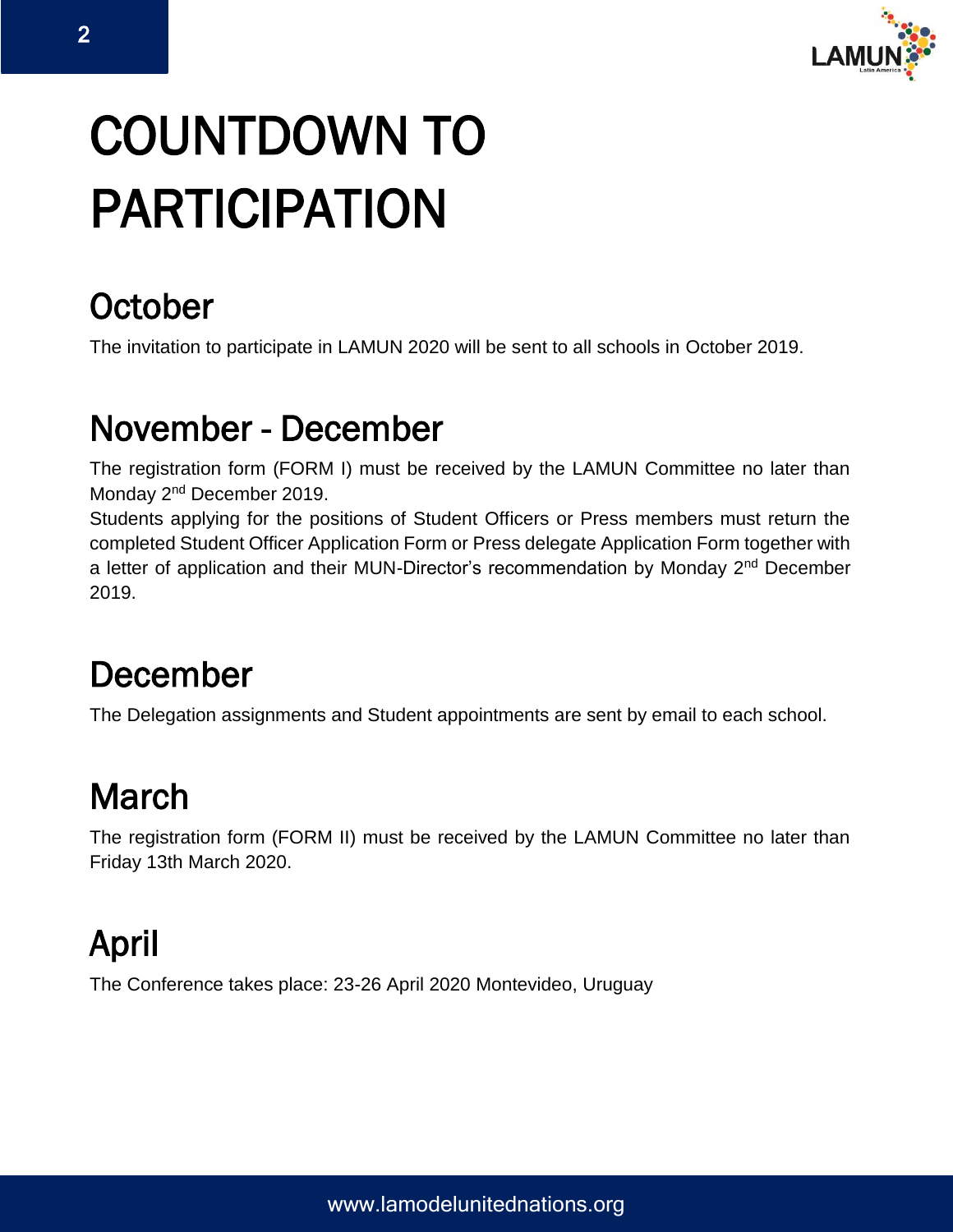

## PROVISIONAL PROGRAMME OF EVENTS

### **Thursday 23rd April (Colegio Stella Maris)**

10:00 – 16:30 Student Officer Workshop (mandatory)

#### **Friday, 24th April (The British Schools of Montevideo)**

- 08:30 10:00 Registration
- 10:00 12:30 Preparatory meeting, lobby
- 10:00 12:30 Security Council in Session
- 10:30 11:30 MUN Director's introductory meeting
- 11:40 12:30 Approval Panel Session 1
- 12:30 13:30 FORMAL OPENING
- 13:30 14:30 Lunch
- 14:30 15:00 Opening speeches
- 15:00 17:00 COMMITTEES, COMMISSIONS and SC in Session
- 14:30 17:00 Approval Panel Session 2

#### **Saturday, 25th April (The British Schools of Montevideo)**

| $09:30 - 13:00$ | <b>COMMITTEES, COMMISSIONS and SC in Session</b> |
|-----------------|--------------------------------------------------|
| $09:30 - 13:30$ | Approval Panel – Session 3                       |
| $13:00 - 14:00$ | Lunch                                            |
| $14:00 - 16:30$ | <b>COMMITTEES, COMMISSIONS and SC in Session</b> |

16:45 – 19:30 LAMUN's Sunset

#### **Sunday, 26th April (Colegio Stella Maris)**

- 09:30 11:00 COMMISSIONS and SC in Session
- 09:30 10:45 GA Committees in Plenary Session
- 10:45 11:05 Break
- 11:05 13:00 COMMISSIONS and SC in Session
- 11:05 13:00 GA Committees in Plenary Session
- 13:00 14:00 Lunch
- 14:00 15:00 CLOSING CEREMONY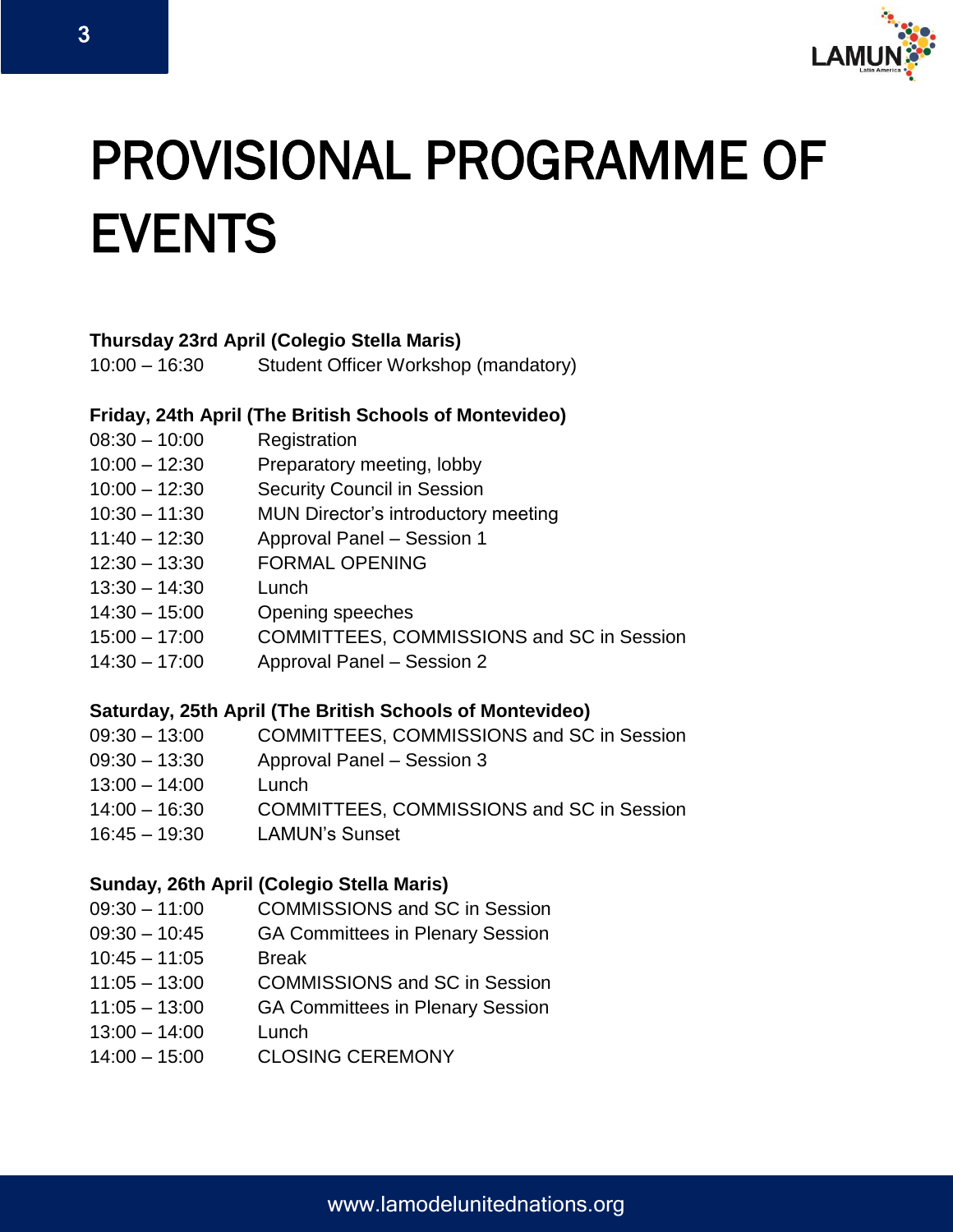

## ISSUES ON THE AGENDA

## Security Council:

The question of Kashmir as a threat to regional peace. The issue of the surge of new Israeli settlements. Managing the regional threat of instability in Venezuela.

## Environment Committee

Discouraging the production and use of single-use plastics. The transition from coal-based economies to economies based on renewable energy. Battling rising sea levels: saving the Pacific island small states.

## ECOSOC

The effect of economic sanctions on international trade. Managing the threat to global health caused by refusing vaccinations. The question of Brexit with regards to the global economy.

## GA 1 – Disarmament and International Security

The question of threats to national stability caused by religious intolerance. The question of cyber surveillance on civilians.

Preventing conflicts over energy resources in the Arctic.

## GA 3 – Social, Humanitarian and Cultural **Committee**

Addressing the Ebola outbreak in the Great Lakes region. Empowering the LGBTQ+ community. Addressing the rise of threats to women's rights in the Middle East.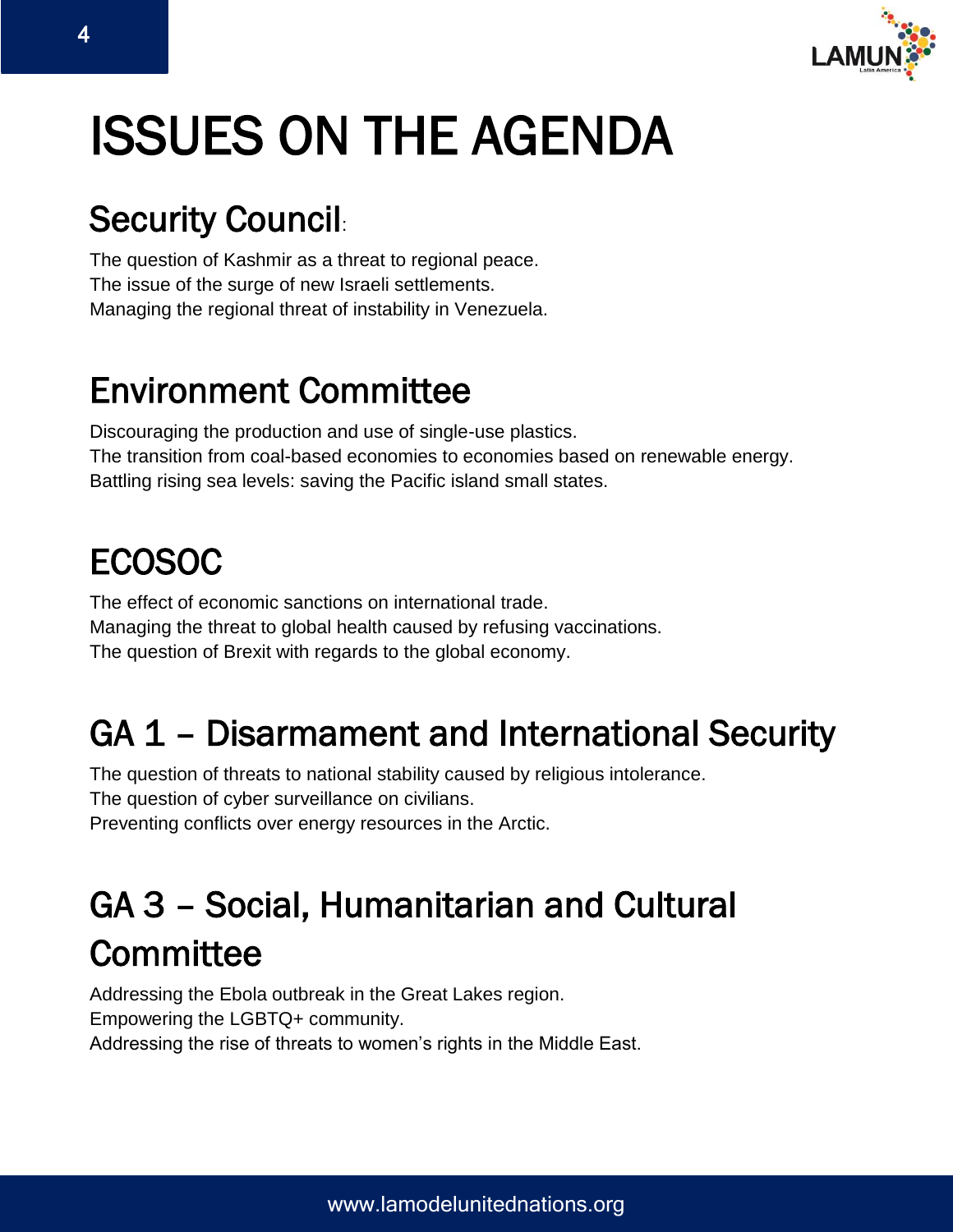

### GA 4 – Political

The question of the occupied territories in Ukraine. The issue of the rights of the citizens of Hong-Kong. The issue of Kurdistan.

## Human Rights Council

The question of Human Rights of Uighur Muslims in China. Safeguarding Rights of migrant workers. Protecting the Human Rights of children in Yemen.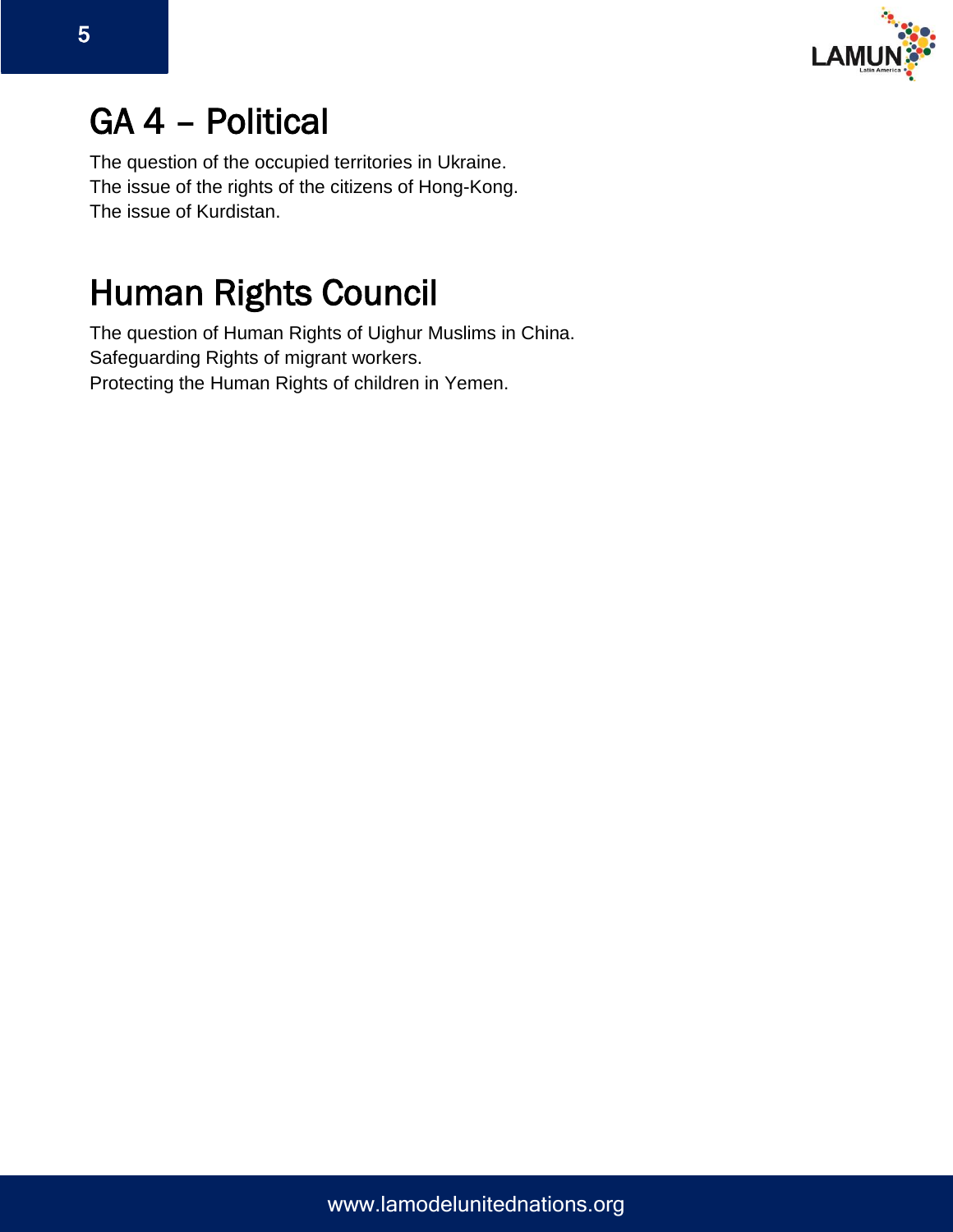

## LIST OF COUNTRIES LAMUN 2020

## Security Council 2019-20

Belgium Cote d'Ivoire Dominican Republic Equatorial Guinea **Germany** Indonesia Kuwait Peru Poland South Africa France (SC and ECO) USA (SC and ECO) China (SC and ECO) Russian Federation (SC and ECO) UK (SC and ECO)

### Non-SC

Afghanistan Angola (ECO) Argentina Australia Austria Bangladesh Brazil (ECO) Canada (ECO) Chad (ECO) Chile Colombia (ECO) **Cuba** DR Congo Denmark (ECO) Egypt (ECO)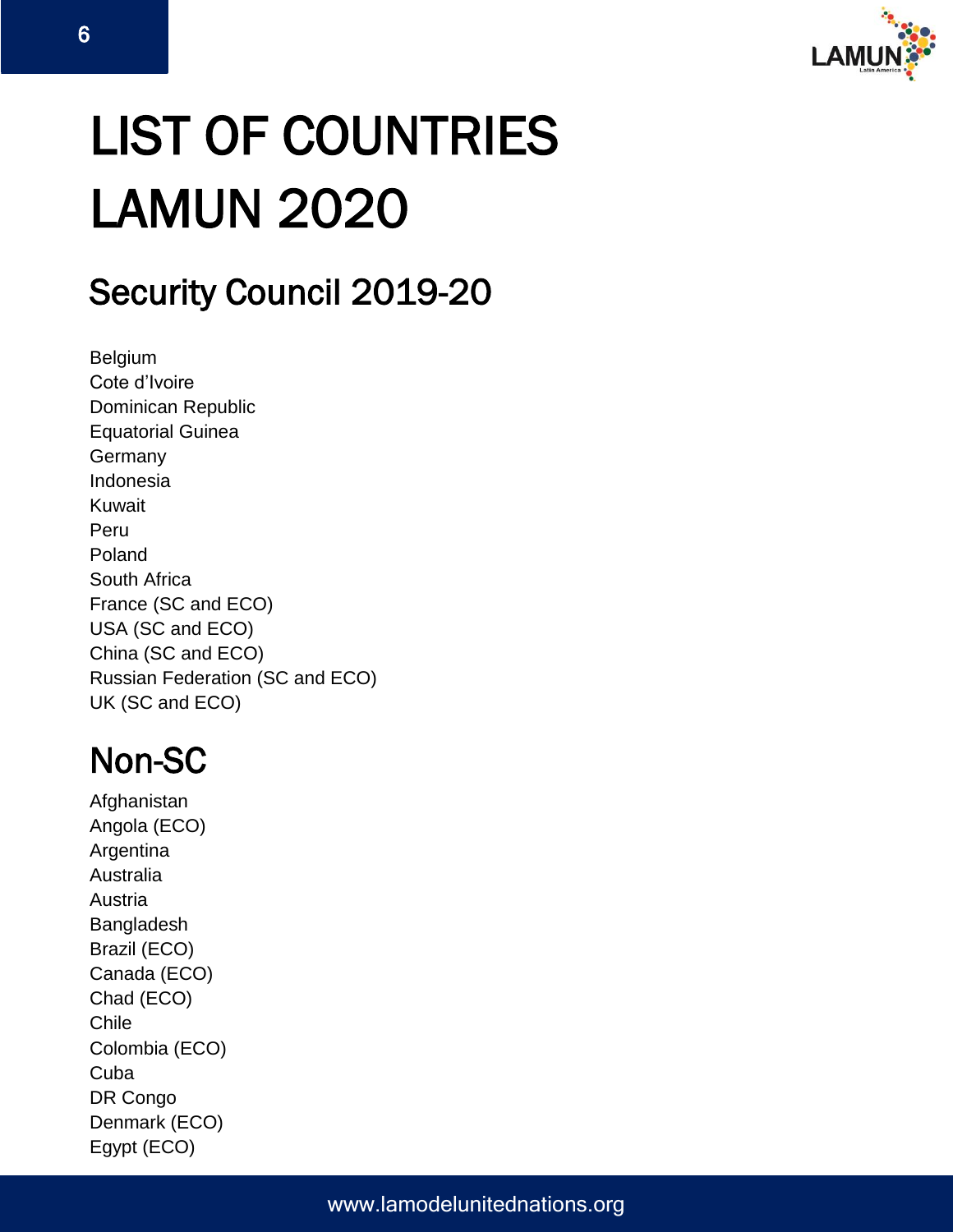

El Salvador (ECO) Ethiopia (ECO) Fiji Iceland India (ECO) (could be summoned to SC) Iraq Iran (ECO) Israel (Could be summoned to SC) Italy Japan (ECO) Mexico Netherlands(ECO) Nigeria Norway (ECO) Pakistan (ECO) (could be summoned to SC) Palestine Philippines (ECO) Saudi Arabia (ECO) Somalia Spain Syrian Arab Republic **Turkey** Uganda Ukraine (ECO) United Arab Emirates Venezuela (ECO) (could be summoned to SC) Vietnam Yemen (ECO)

7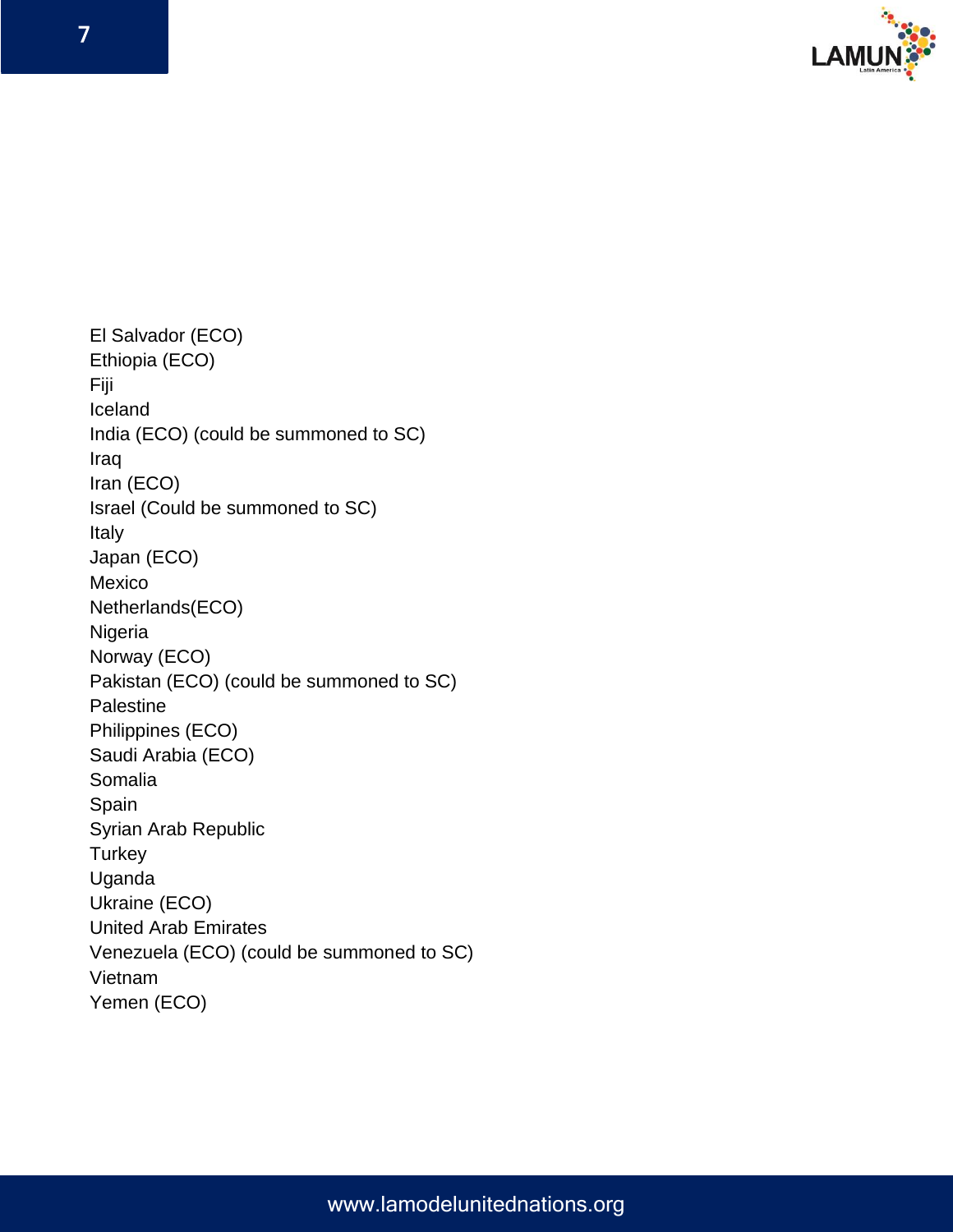

## DELEGATION SIZE

### SC/ECOSOC\* delegation Minimum 7 Max 8 students

- SC: 2 delegates
- ECOSOC: 1 delegate
- GA: 1 delegate (only 1 GA committee could be left vacant)
- HRC: 1 delegate
- EC: 1 delegate

### SC delegation (non ECOSOC\*) Minimum 6 Max 7 students

- SC: 2 delegates
- GA: 1 delegate (only 1 GA committee could be left vacant)
- HRC: 1 delegate
- EC: 1 delegate

### ECOSOC delegation: Minimum 5 Max 6 students

- ECOSOC: 1 delegate
- GA: 1 delegate (only 1 GA committee could be left vacant)
- HRC: 1 delegate
- EC: 1 delegate

### Standard delegation (non SC/ECOSOC): Minimum 4 Max 5 students

- GA: 1 delegate (only 1 GA committee could be left vacant)
- HRC: 1 delegate
- EC: 1 delegate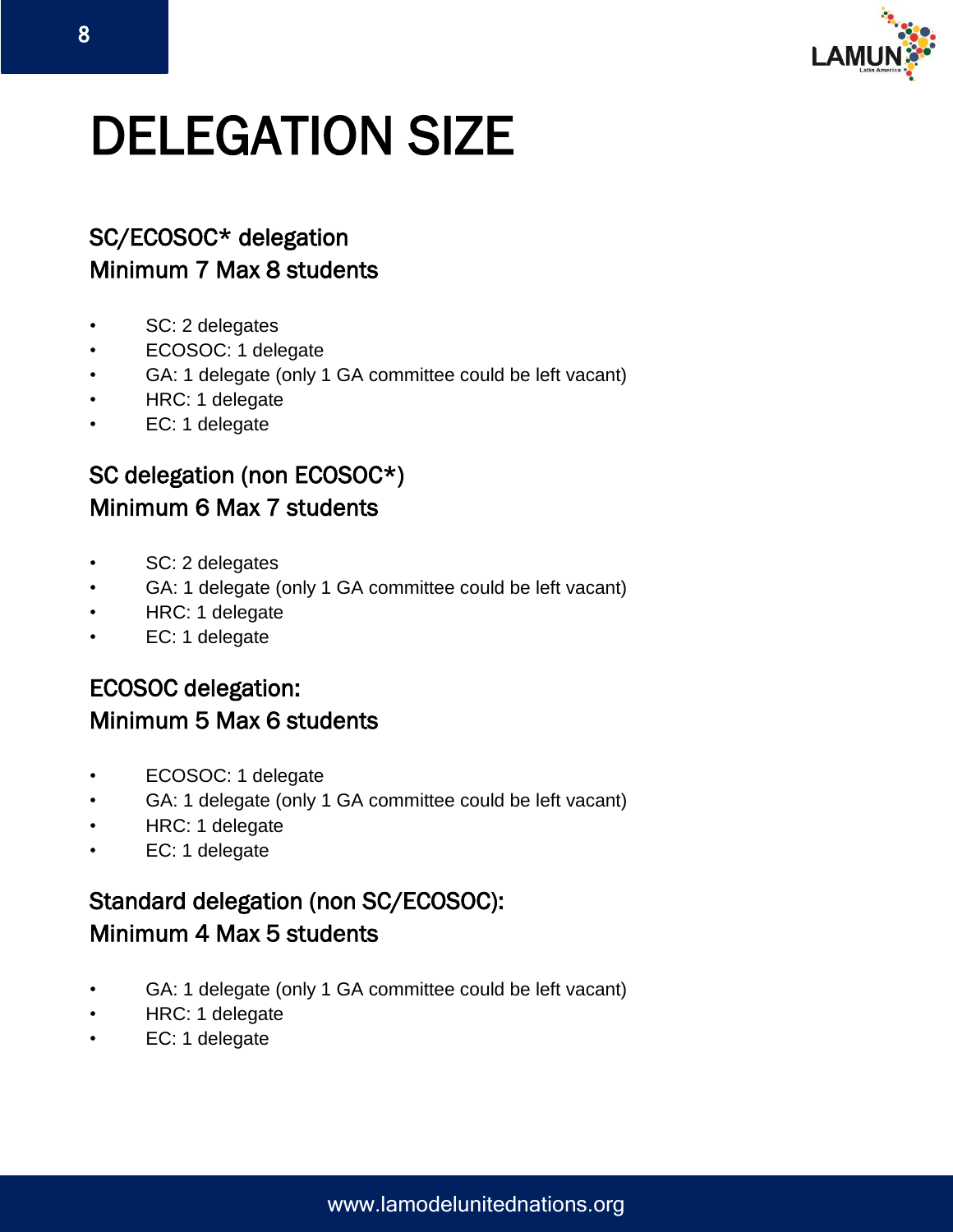

## APPLICATIONS FOR THE POSITION OF STUDENT OFFICER AND PRESS DELEGATE

### GENERAL RULES

All students applying for one of the above positions must complete an Application Form, together with a formal letter of motivation and a letter of recommendation from their MUN Director. These must be returned by mail to contact@lamodelunitednations.org by the final closing date. Late or incomplete applications will not be considered. Application forms can be found in the LAMUN website: [www.lamodelunitednations.org](http://www.lamodelunitednations.org/)

### STUDENT OFFICERS

The Student Officer team consists of the Executive Committee together with the Presidents, Deputy Presidents, Committee Chairs and Deputies in the various forums.

All Student Officers must be thoroughly conversant with Parliamentary Procedure and particularly with the current THIMUN Rules of Procedure. They must have a good knowledge of current affairs as well as of the issues on the agenda. They will be required to write a research report and must be prepared to be actively involved in the lobbying process, coordinating the work of their respective Council, Commission, Conference or Committee throughout the conference.

In their letter of application candidates should state which position and which forum(s) they are particularly interested in.

Please note that students in their final year at secondary school who have not previously chaired at LAMUN, THIMUN-Affiliated or THIMUN conference are unlikely to be selected.

### Deputy Presidents and Committee Chairs

The Deputy Presidents of the three Commissions and the Special Conference will preside over the sub commissions when they are in session and assist the President in lobbying and in the plenary sessions. The Committee Chairs will each preside over one of the three GA Committees when they are in session. Most of these positions are expected to be filled by those who have already held a position at LAMUN, THIMUN-Affiliated or THIMUN conference as Deputy President or Deputy Chair.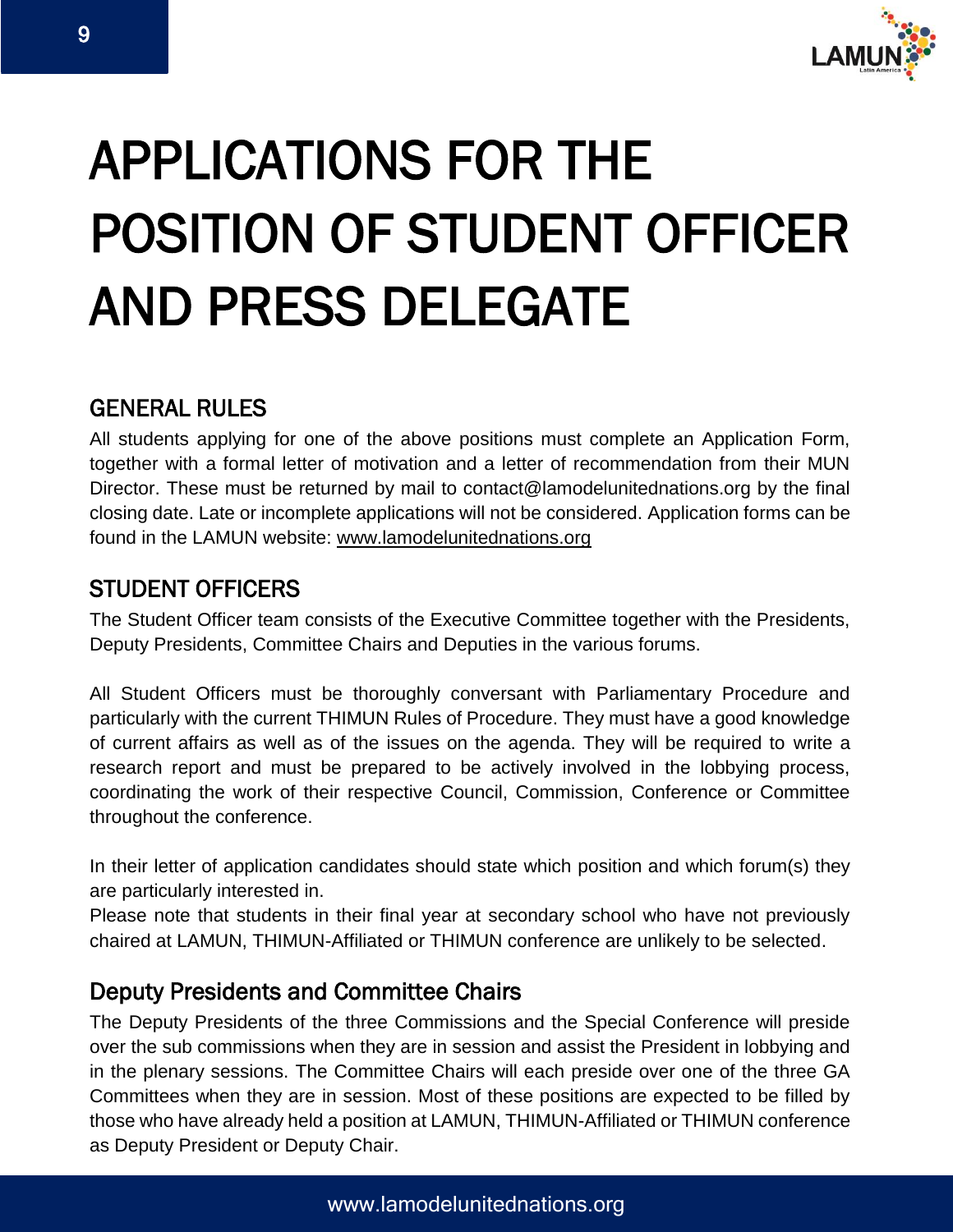

### Deputies

In general, Deputy Presidents and Deputy Chairs are appointed in order to provide an opportunity for younger students to gain experience. It is hoped that such students will prove themselves capable and will be available to serve again at the subsequent session of LAMUN.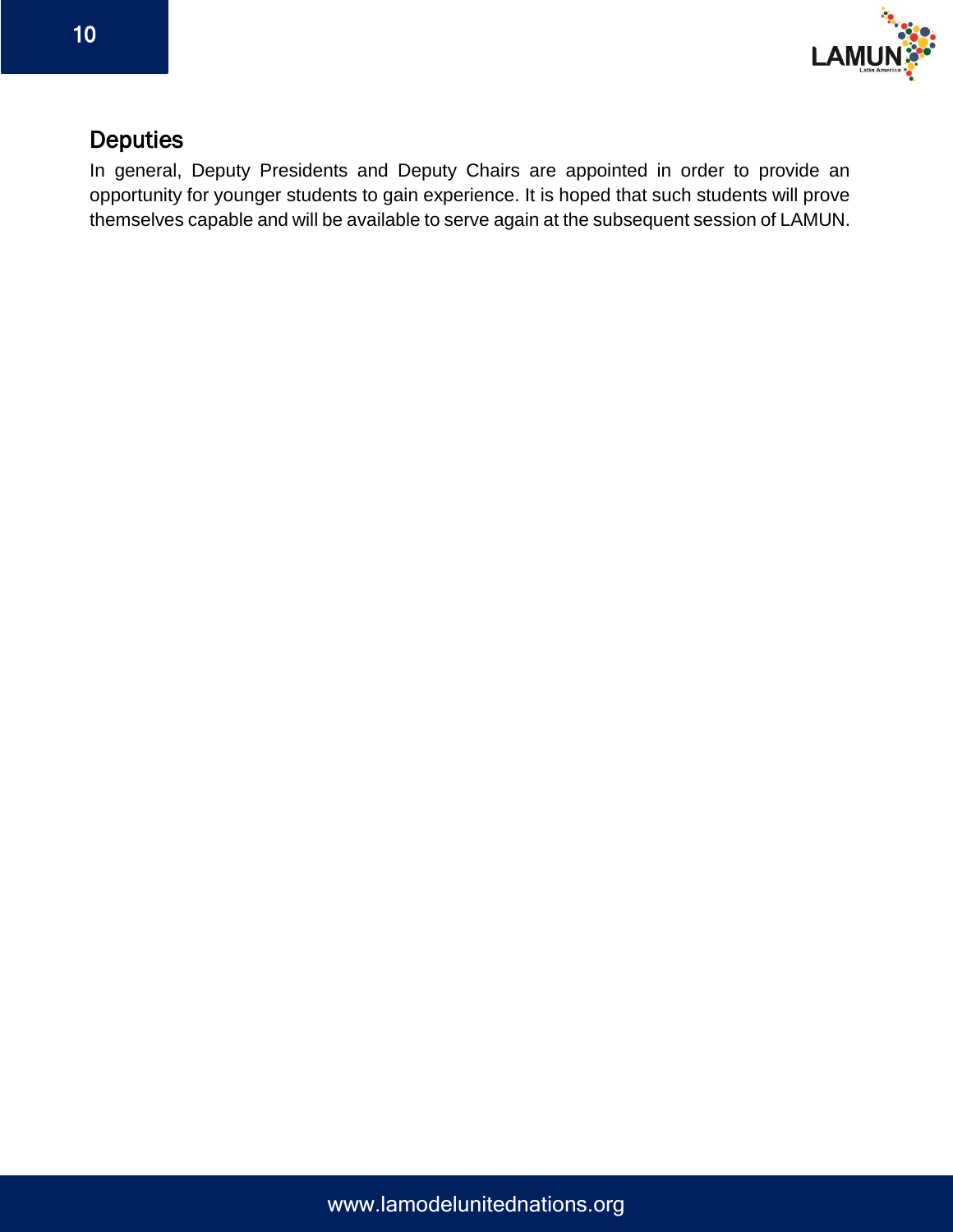

## CONFERENCE FEES AND DEADLINES

### 2020 CONFERENCE FEES

Delegation/MUN Director/Chaperones/Student Officer – USD 110 Admin Staff – USD 50 (Lunches and LAMUN Sunset are included in the Conference fee)

### PAYMENTS

Delegation pre-payment must be made when submitting FORM 1. This will be made through MUNIS

All payments must be made in United States Dollars (USD), and net of all bank charges to:

### ACCOUNTS

### **LOCAL TRANSFER:**

Beneficiary: Asociación Educadora Edmundo Rice Address: Máximo Tajes 7359 - Montevideo – Uruguay CP 11500 **Banco Santander Sucursal 73 Cuenta corriente dólares Nro. 1075144**

### **FROM ABROAD:**

Intermediate Bank:

Wells Fargo Bank - New York or Bank of America - Miami Swift code PNBPUS3NNYC Swift code BOFAUS3M ABA 026005092 ABA 067001097

Beneficiary Bank: Banco Santander S.A. - Montevideo - Uruguay (Swift code BSCHUYMM)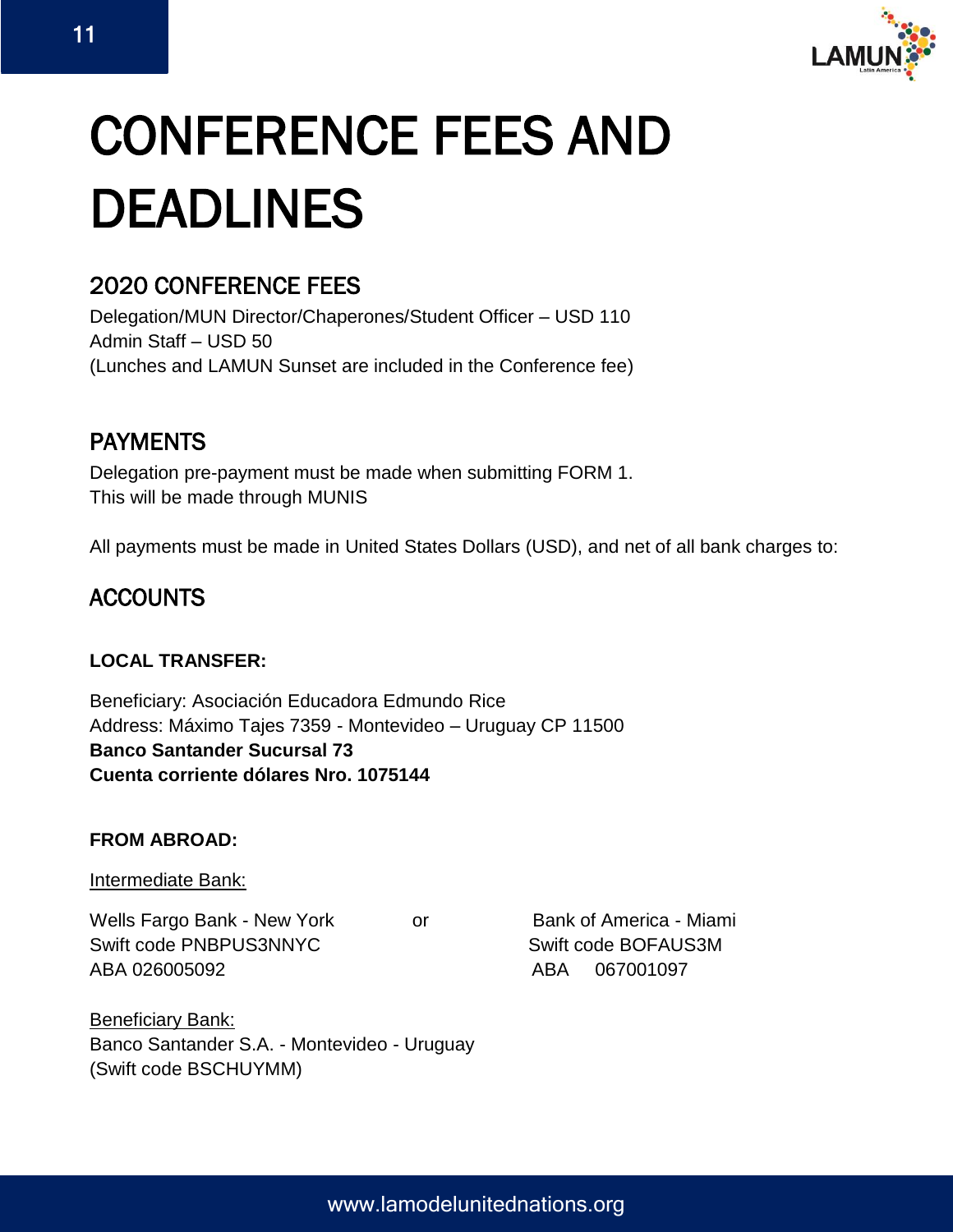

Final Beneficiary:

Asociación Educadora Edmundo Rice Máximo Tajes 7359 - Montevideo – Uruguay CP 11500 Cuenta corriente dólares Nro. 1075144

### **Please indicate clearly the name of the school on the transfer.**

### **Bank Charges**

Schools are responsible for payment of all bank charges related to the payment of fees.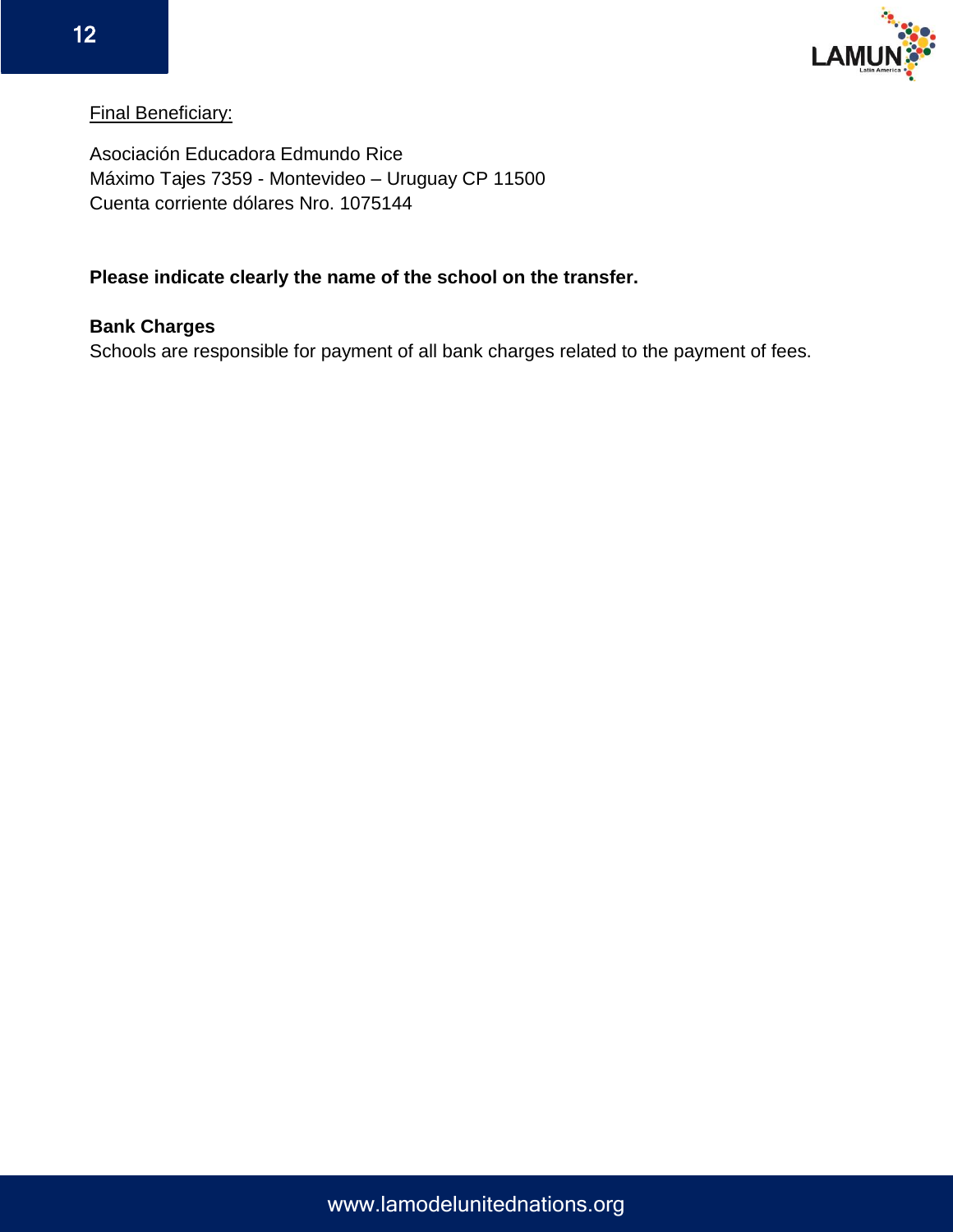

## CODE OF CONDUCT

It is assumed by virtue of the fact that participants are here for a serious programme that they are mature enough to respect others and to provide a framework within which all MUN participants can operate. Thus, for the period of the conference, they must be regarded as diplomats and ambassadors for the country they are representing, as well as representatives of their individual schools. This demands a high standard of personal conduct and behaviour from all delegates, both during the conference sessions and outside. Failure to follow these simple guidelines may result in participants being sent home at their own expense and schools not being invited to future sessions.

### **Alcoholic Beverages and Narcotic Drugs**

MUN-Directors are responsible for making and enforcing their own rules for their students with regard to alcohol consumption. Alcoholic Beverages may not be consumed at any time during the conference. It should be noted that in Uruguay the minimum legal age for alcoholic consumption and smoking is 18, therefore, no alcohol or cigarettes will be sold to students.

### **The use of any form of narcotic drug is expressly prohibited.**

### Accomodation

Students staying in Hotels and Hostels are reminded that they have a great deal of responsibility towards their hosts as well as towards their fellow residents. We will provide some suggestions for accommodation.

### Dress Code

Being a serious simulation, LAMUN expects personal appearance to be appropriate for a professional setting. Participants (**this includes MUN-Directors and Chaperones**) should not wear clothing, jewellery, or accessories which are distracting, inappropriate, or which may call attention to themselves – either individually or as a group.

Inappropriate dress includes, but is not limited to:

- Team accessories such as scarves, hats, non-LAMUN badges/ buttons/ pins
- Sports shoes & denim clothes
- National costume or military attire

Men should be dressed in a formal suit, shirt, tie, or similar alternative i.e. blazer or jacket with formal trousers. Women should be dressed equally formally in suits, smart separates

www.lamodelunitednations.org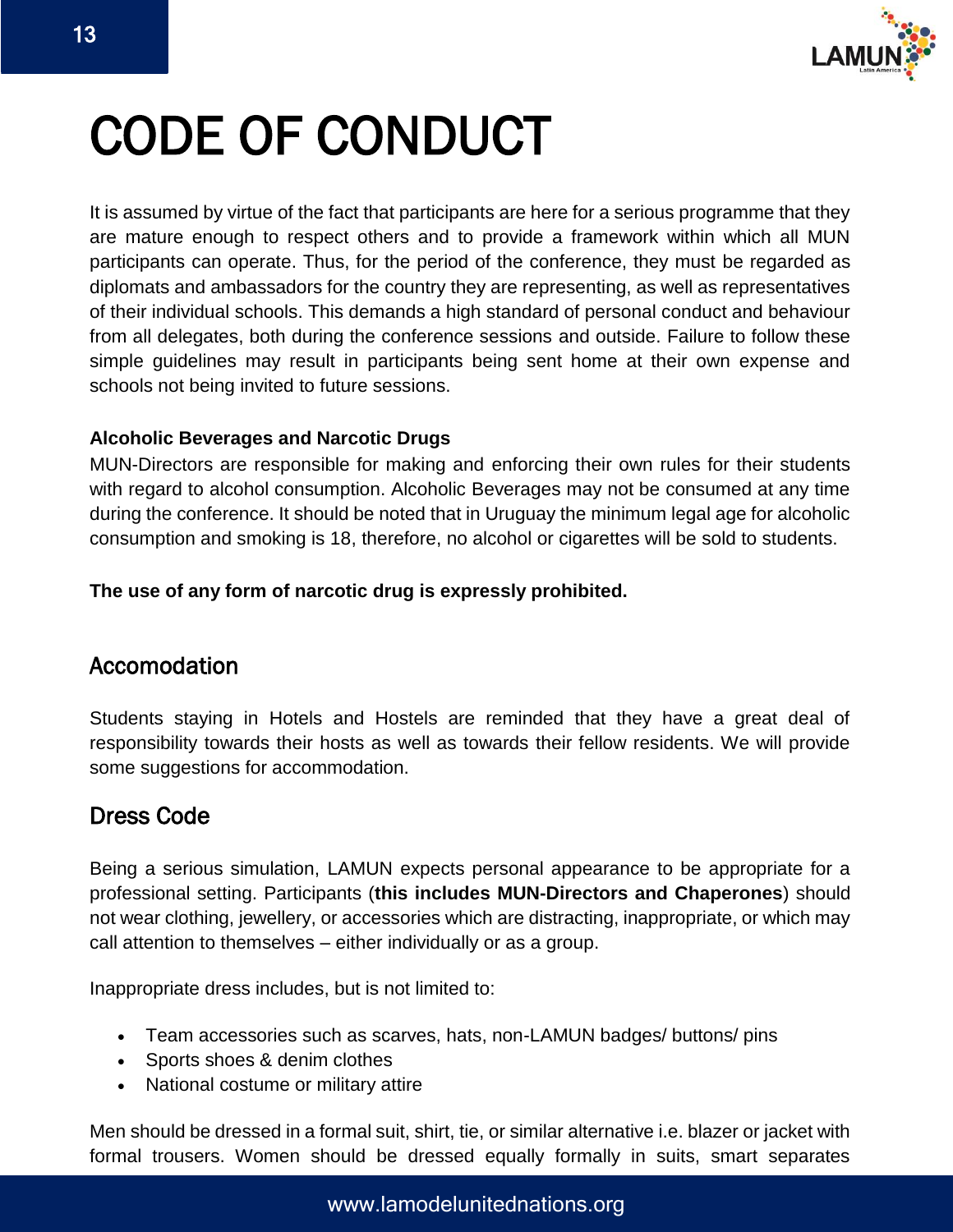

(whether trousers or skirts) or dresses. Low necklines and/or short skirts are not considered appropriate.

### **The dress code also applies to MUN-Directors.**

LAMUN reserves the right not to allow inappropriately dressed participants into the forums.

### Administrative Staff

The function of the Administrative Staff is to ensure the smooth running of the conference. They are in charge of monitoring the flow of delegates entering and leaving their debate forums, assisting delegates with microphones, maintaining order throughout the debate, and taking disciplinary action against individual delegates when authorised to do so by the President or the Chair. They are responsible for the transmission of notes between delegations and/or the podium, and for counting votes when required.

### Approval Panel

The processing of Resolutions is entirely digitalised. The Approval Panel will be open from Friday morning onwards in Room 80, processing resolutions from all forums. Delegates must obtain 3/5 of the House as co-submitters in order for their draft resolution to be brought to the Approval Panel in digital form, provided that the resolution enjoys the Chair's approval

### Badges

Take great care of your LAMUN badge. If you do not have a badge, you will not be allowed into meetings or the General Assembly. A new badge will not be available. Badges will not be changed when minor spelling mistakes have been made with regards to the name of the delegate.

### **Certificates**

The certificates can be picked up on Sunday morning at the MUN Director's Lounge.

### Cloakroom

On Sunday, Room 14 will be used as a Cloakroom for luggage. Please approach the Admin Staff. Note however, that LAMUN will not accept handbags or laptops. You will have to keep these with you at all times.

### Lunch

Badges will be used as lunch tickets throughout the 4 days, starting on Thursday.

### Mobile Phones/Portable Audio Equipment

Delegates are allowed to use their laptops to check documents or do research. However, phones have to remain in silent mode at all times during sessions.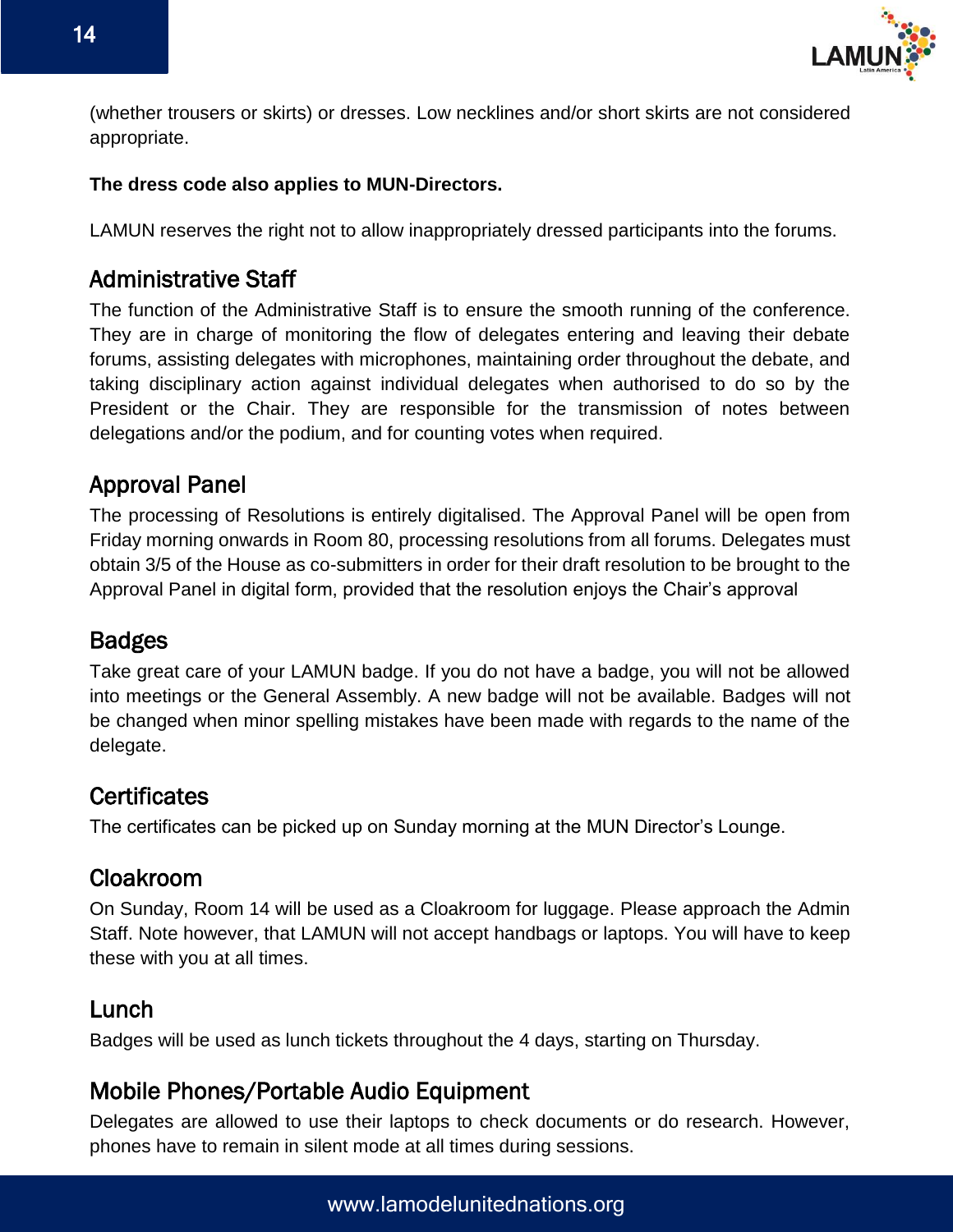

### MUN-DIRECTORS

All students must be accompanied by, and are the responsibility of the designated MUN-Director(s), at all times. MUN-Directors must ensure that their students are present in their designated forums. MUN-Directors are also required to adhere to the dress code.

### Notes & Communication

Each note must be written on **official and appropriate delegation stationary that each delegate must bring** (See sample in page 18). The name and the section of the receiving delegation must be clearly written on the front of the note. Notes will be screened and thrown away if they contain improper messages. Disciplinary action may be taken by the Administrative Staff or the Student Officers against any delegate who is abusing the system. There will be no messenger service between forums.

### Official Photographs

Each year two official photos will be taken of each forum, the Student Officers, the Admin Staff, the Press Team, and MUN-Directors. Please check the time schedule and location to see at what time your picture will be taken. The pictures will be available online. Unless, you notify us in writing by 5<sup>th</sup> April we assume there is permission to upload all pictures.

### Opening Ceremony

The Opening Ceremony will take place on Friday in the Gymnasium. **All participants are invited to attend.** There will be no seating signs and delegates can take any seat. Please be seated by 12:30 at the very latest. There will be no admission after the start of the Opening Ceremony.

### Opening Speeches

**All delegates** are expected to prepare an Opening Speech to be read on Friday afternoon.

### Plenary Session

The Plenary Session of the General Assembly will be on Sunday in the Auditorium. There will be signs in order to indicate where every delegation shall be seated. It is expected from all delegates attending the Plenary Session to be seated with the rest of their delegation, respecting the seating arrangements that have been made. Please be seated by 09:30 at the very latest.

### Resolutions and Amendments

Approved resolutions will be available online and 5 printed copies will be available on the Forums. Amendments will be emailed to the chairs during the session.

### **The phones have to remain in silent mode at all times during sessions.**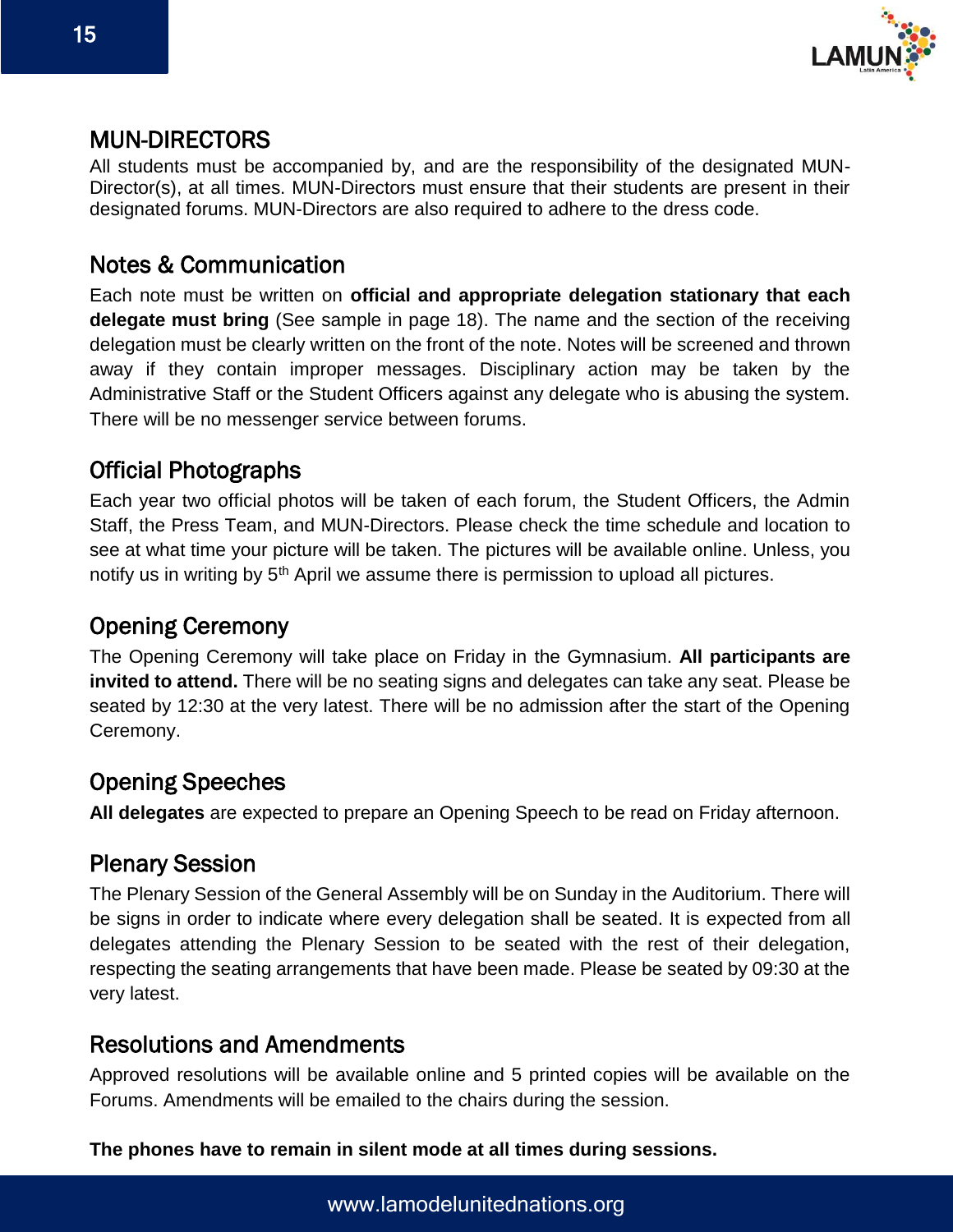

### Smoking Areas

Smoking is not permitted anywhere inside the buildings. It is a national regulation that smoking is prohibited in indoor public places and within a 200-metre distance from schools and hospitals. The designated smoking area is outside.

### Student Officers

It is mandatory that all Student Officers attend the workshop on Thursday. They are expected to arrive at 09:30 in Colegio Stella Maris (Máximo Tajes 7359). During the conference, they are expected to participate in the briefings and debriefings. Briefings will take place every day 20 minutes before the start of the day, while debriefings will begin as soon as delegates are dismissed from their respective forums, and will last for approximately 30 minutes.

They are expected to read the Student Officers manual, which has been sent to them by the Secretariat members.

Student Officers should be well informed about every aspect of their issues. They are encouraged to be up to date on the topic, and do more research in the days to come.

It is mandatory for all Student Officers as well as any other LAMUN participant to adhere to the dress code.

### Voting Placards

A placard with the name of the delegation is provided on the basis of ONE per delegate. You need it for voting. Don't forget to bring it with you to all sessions. Lost placards will not be replaced.

### Photo Authorisation

It is the MUN Directors´ responsibility to read and share the **Photo and Video release** attached below, with the delegates and their families. Those families who do not wish their child to appear must sign the form. This form must be sent by email to [contact@lamodelunitednations.org](mailto:contact@lamodelunitednations.org) by the MUN Director prior to the commencement of the Conference. Bear in mind that a non-signature corresponds to an authorisation.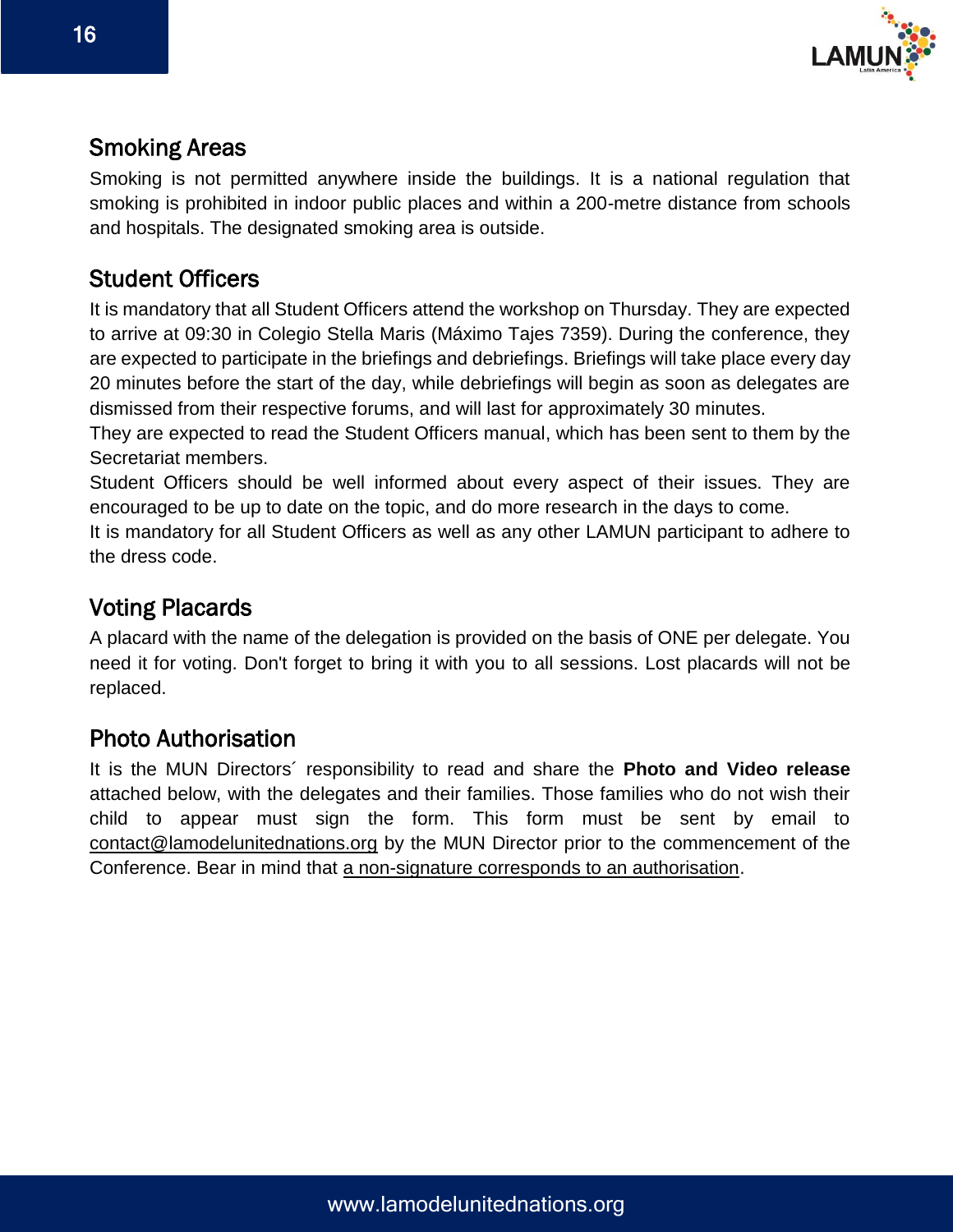

# ADDITIONAL DOCUMENTS

### Image Release Form Application Forms:

- Student Officer
- Press Delegate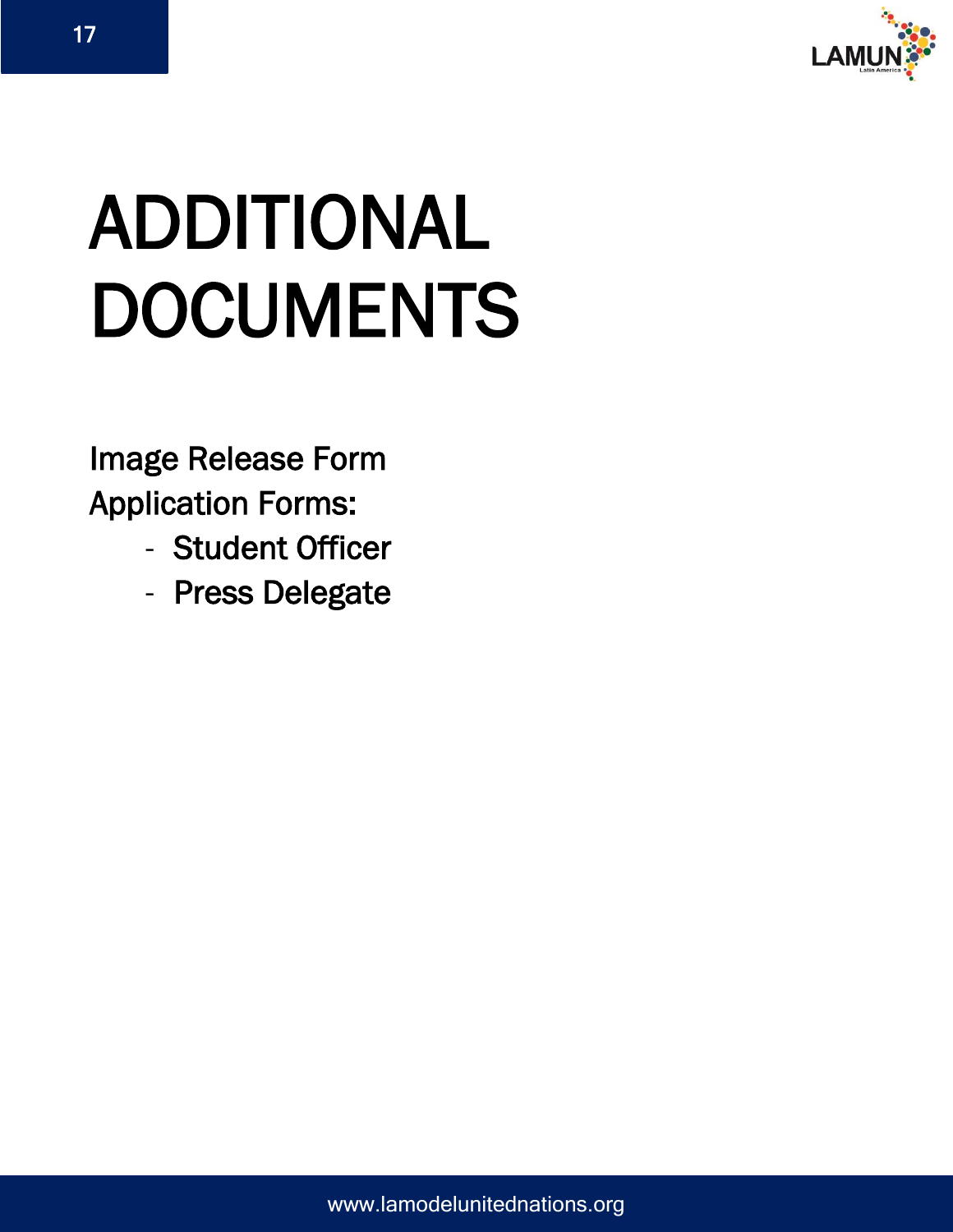

## IMAGE DATABASE

## PHOTO & VIDEO RELEASE FORM

The **Latin America Model United Nations** shall count on a photographic data base of the locations of its Conferences and participating delegates to be used for institutional purposes, including any informative or promotional ones. To that effect, LAMUN is authorised to use the delegates' images for the aforementioned purposes both for including on the web page or in any other kind of LAMUN-related publication.

It is the MUN Director´s responsibility to understand and share this requirement with students and their parents, since it is up to them to sign and authorise the use of their child´s image. In order to make this process a swift one for MUN Directors, we are only requesting the signatures of those parents or guardians who do **not** authorize their child´s image to be photographed.

It is therefore understood that a non-signature corresponds to an authorisation.

#### **Non-authorization**

I do not grant permission to the rights of my child´s image, likeness and sound of his/her voice as recorded on audio or video tape without payment or any other consideration.

I understand that his/her image may be edited, copied, exhibited, published or distributed and waive the right to inspect or approve the finished product wherein my/his/her likeness appears. Additionally, I waive any right to royalties or other compensation arising or related to the use of his/her image or recording. I also understand that this material is restricted for exclusive use in educational settings.

| <b>Delegate</b> | <b>Parent/Guardian Signature</b> |  |  |
|-----------------|----------------------------------|--|--|
|                 |                                  |  |  |
|                 |                                  |  |  |
|                 |                                  |  |  |
|                 |                                  |  |  |
|                 |                                  |  |  |
|                 |                                  |  |  |
|                 |                                  |  |  |
|                 |                                  |  |  |
|                 |                                  |  |  |
|                 |                                  |  |  |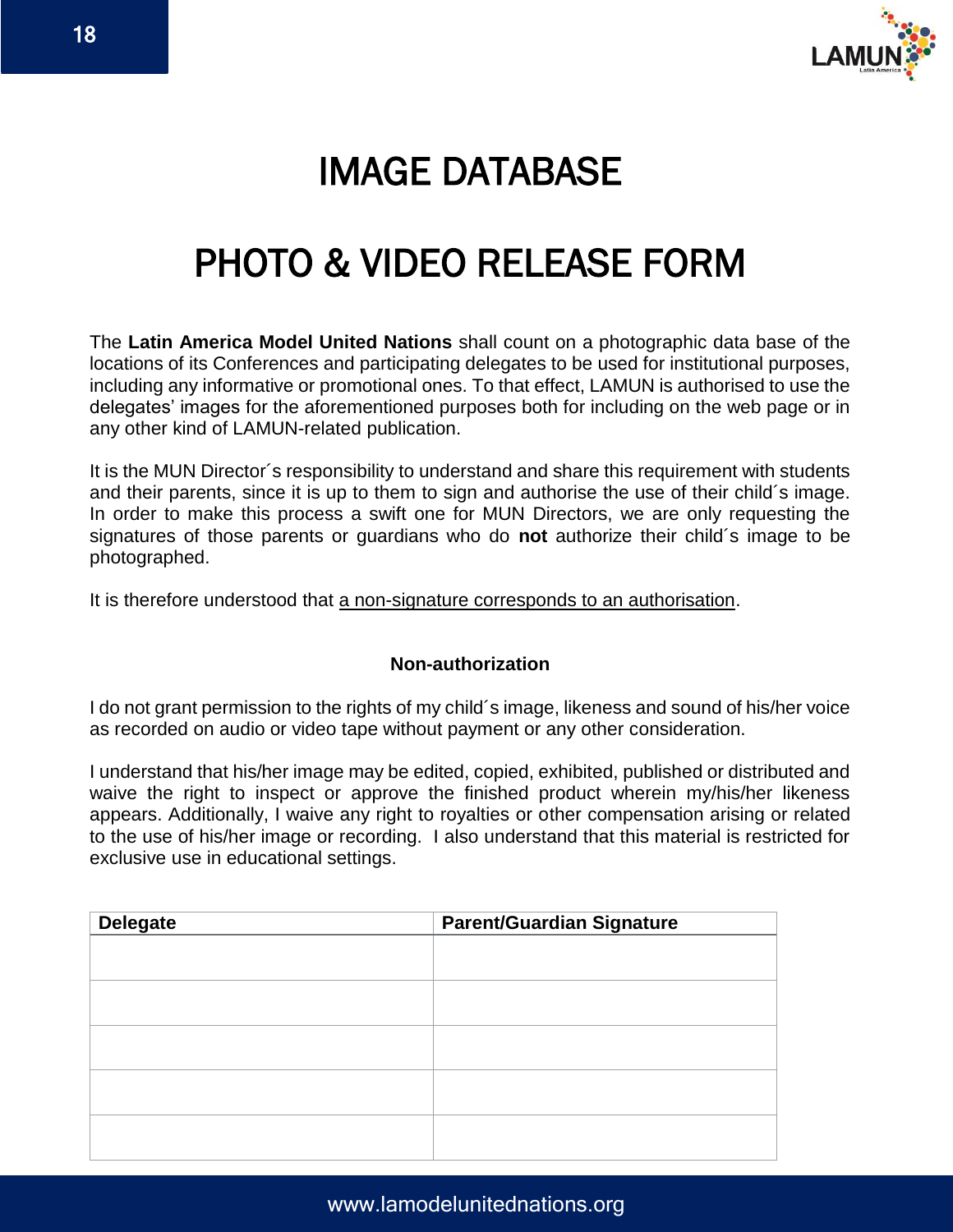

| ,我们也不会不会不会。""我们的,我们也不会不会不会。""我们的,我们也不会不会不会不会。""我们的,我们也不会不会不会不会。""我们的,我们也不会不会不会不会 |  |
|----------------------------------------------------------------------------------|--|
|                                                                                  |  |

I have shared this with the delegations and their families and this form provides true and accurate information.

MUN DIRECTOR

\_\_\_\_\_\_\_\_\_\_\_\_\_\_\_\_\_\_\_\_\_\_\_\_\_\_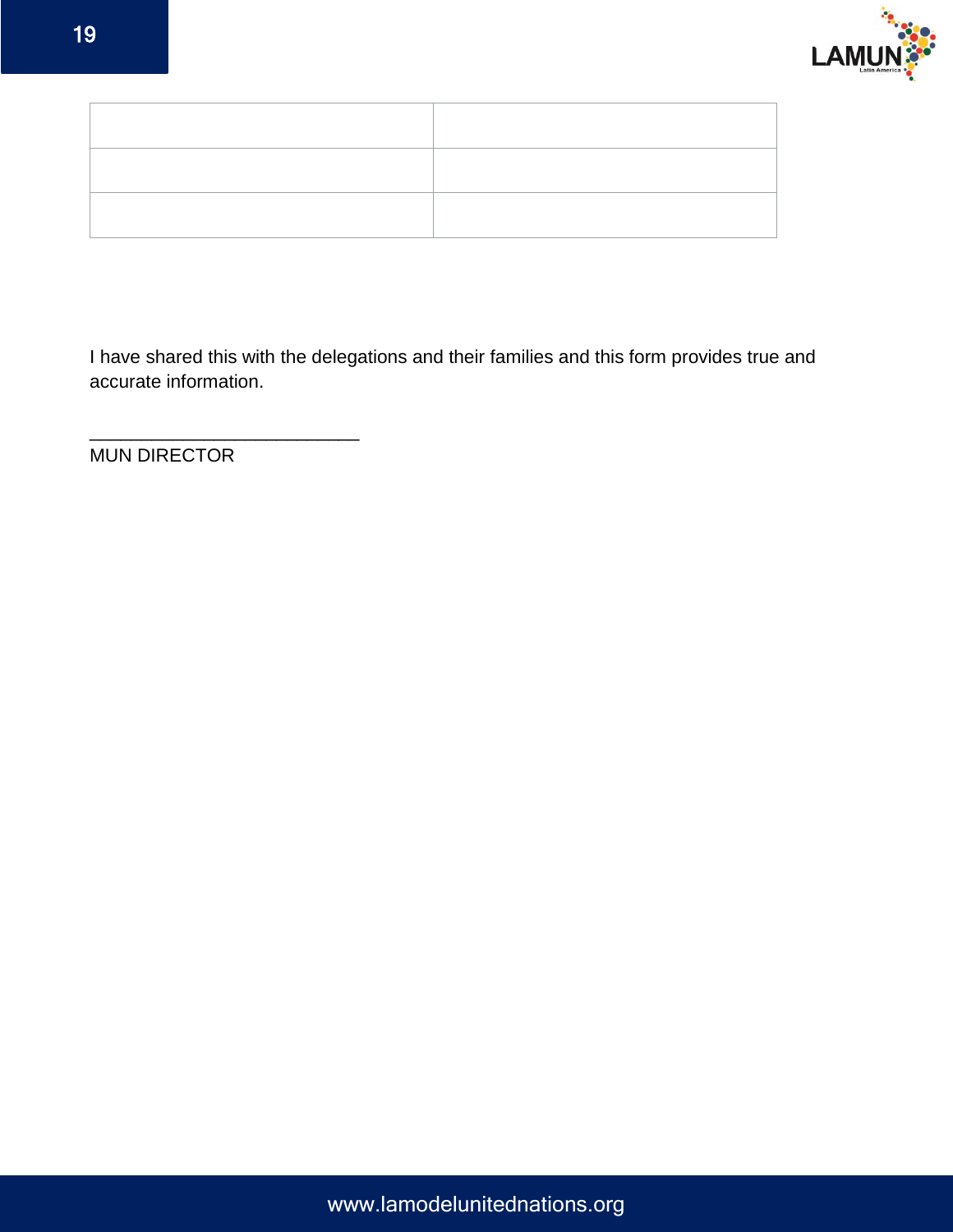

### **STUDENT OFFICER**

### **Application Form Return by December 2nd, 2019**

*Return this form together with a letter of motivation and teacher recommendation by email to: [contact@](about:blank)lamodelunitednations.com*

**Letters of motivation** should outline the candidates' MUN experience and should state what they hope to achieve and what contribution they think they can make to the Conference. **MUN-Directors' recommendations** should include some reference to the candidates' academic performance, school and extra-curricular activities. **All applicants must be aware that, if and when chosen, they are expected to attend the mandatory workshop on Thursday 23th April 2020**. Where there is more than one application from one school, MUN-Directors must rank order **(max. 3!)**.

| Date of Birth (D/M/Y) ________                                                              |
|---------------------------------------------------------------------------------------------|
|                                                                                             |
|                                                                                             |
| Personal email (where you frequently check messages ____________________________            |
| If you hold a neglign of LAMUN are THIMUN efficient MUN conference in the neet places cicin |

**If you held a position at LAMUN or a THIMUN affiliated MUN conference in the past, please state which (if more paper needed please attach):** 

**\_\_\_\_\_\_\_\_\_\_\_\_\_\_\_\_\_\_\_\_\_\_\_\_\_\_\_\_\_\_\_\_\_\_\_\_\_\_\_\_\_\_\_\_\_\_\_\_\_\_\_\_\_\_\_\_\_\_\_\_\_\_\_\_\_\_\_\_\_\_\_\_\_\_\_\_\_\_\_\_\_\_\_\_\_ \_\_\_\_\_\_\_\_\_\_\_\_\_\_\_\_\_\_\_\_\_\_\_\_\_\_\_\_\_\_\_\_\_\_\_\_\_\_\_\_\_\_\_\_\_\_\_\_\_\_\_\_\_\_\_\_\_\_\_\_\_\_\_\_\_\_\_\_\_\_\_\_\_\_\_\_\_\_\_\_\_\_\_\_\_**

**I HEREBY APPLY for a Student Officer position at the 7th Annual Session of LAMUN, held from 23 – 26 April 2020.**

#### **I WOULD PREFER, if possible, to serve as:**

O President of General Assembly O Secretary General O Deputy Secretary General O President Committee **\*** O Deputy President Committee **\***

**\* PREFERRED FORUM (please give three in rank order):**

**\_\_\_\_\_\_\_\_\_\_\_\_\_\_\_\_\_\_\_\_\_\_\_\_\_\_\_\_\_\_\_\_\_\_\_\_\_\_\_\_\_\_\_\_\_\_\_\_\_\_\_\_\_\_\_**

**1. 2. 3.**

Date: Signature: Signature: Signature: Signature: Signature: Signature: Signature: Signature: Signature: Signature: Signature: Signature: Signature: Signature: Signature: Signature: Signature: Signature: Signature: Signatu